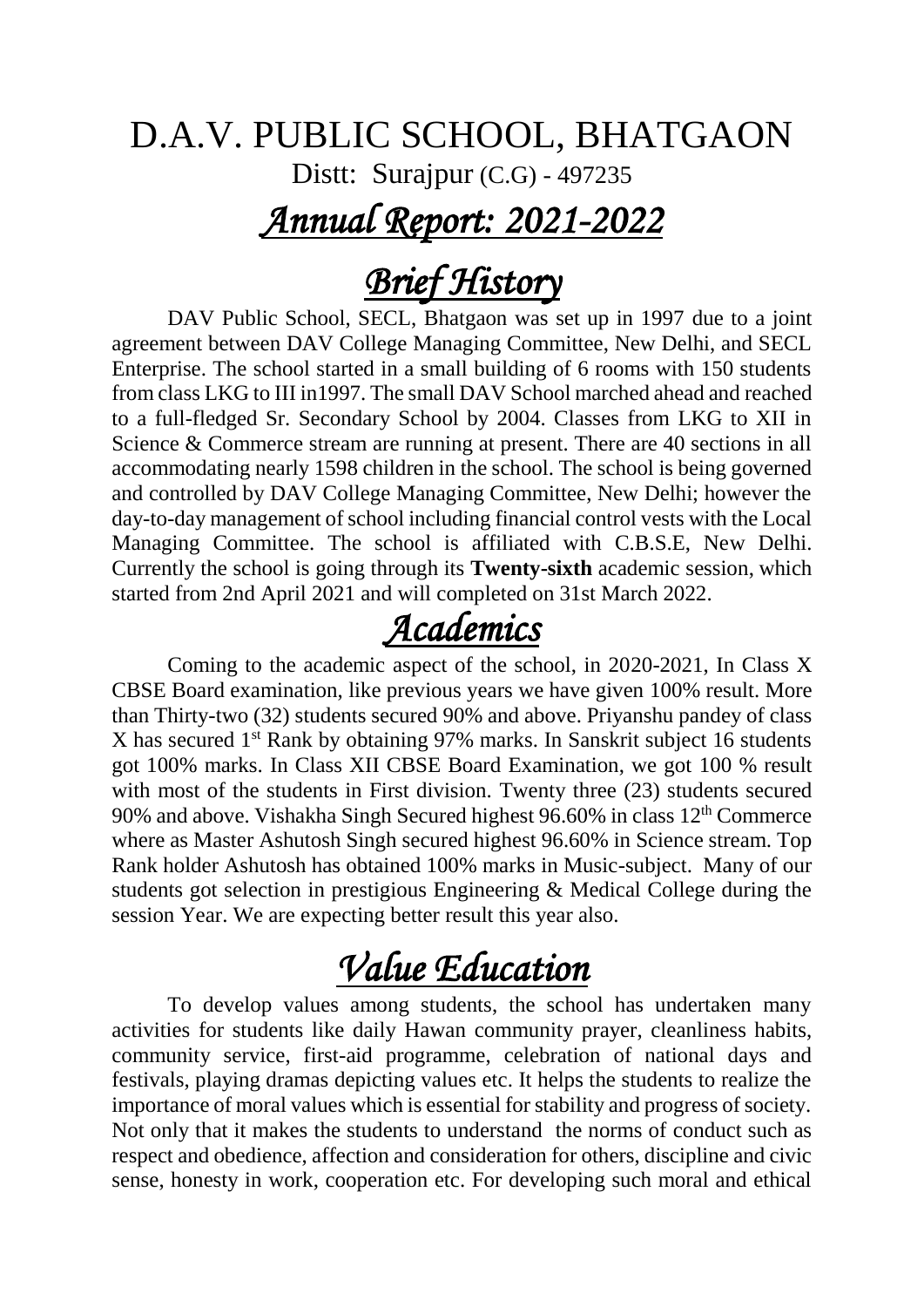values among students our **value development** courses by inviting learned & professional people like Swamy Tanmayanand Jee, sisters from Brahma Kumari centre, Ambikapur on regular occasions.

# *Curricular & Co-curricular Activities*

For all-round co-curricular development of children we have divided all the children of school into four houses namely: **- Shanti, Shakti, Sewa & Smriti**. Literary, Cultural, Sports and games competitions go on throughout the year among students of these four houses. Competitions of various kinds were conducted during this year also. The winning students being awarded certificates and prizes. We are also preparing our children to compete in the state level and National Level Competitions. In these category, students of our school participated in the prestigious National Talent Search Examination, National Science Talent Search Examination, English proficiency and G.K. Test, National Mathematics Olympiad, Global Mathematical Talent Search Exam, English Language Test, Vigyan Paheli Prtiyogita conducted by SECRT, C.G etc. Those who came on merit will receive their certificates and medals.

# *Sports and Games*

#### (A) AYUSH MISHRA –

"ATHELETICS TRIAL COMPETITION " organised by Sports and Welfare Department, Government of Chhattisgarh under "KHELO INDIA PROGRAMME".

- $(i)$  Oualified block level trial in 100 and 400 m.
- (ii) Qualified district level trial in 100 and 400 m.
- (iii) Qualified Inter District trial in Bilaspur and selected for State level in 400 m.
- (B) KHO-KHO trial competition organised by Sports and Youth Welfare Department, Govt. of Chhattisgarh under Khelo India Programme.

Selection of FOUR Students:

- Sandeep Rajwade  $X$
- $\blacklozenge$  Ashish Substine Kujur X
- $\triangleleft$  Chanchal Rajwade X
- $\triangleleft$  Gaurav Rajwade IX

Note : Above-mentioned 4 students selected for District level competition.

## *Cultural Activities*

Cultural development of the children forms an integral part of DAV System of Education. As such we are training our children for exploring their inner capabilities in this field. Inter House Competitions are being conducted on every Saturday in school. Many students take part and display their inner talent.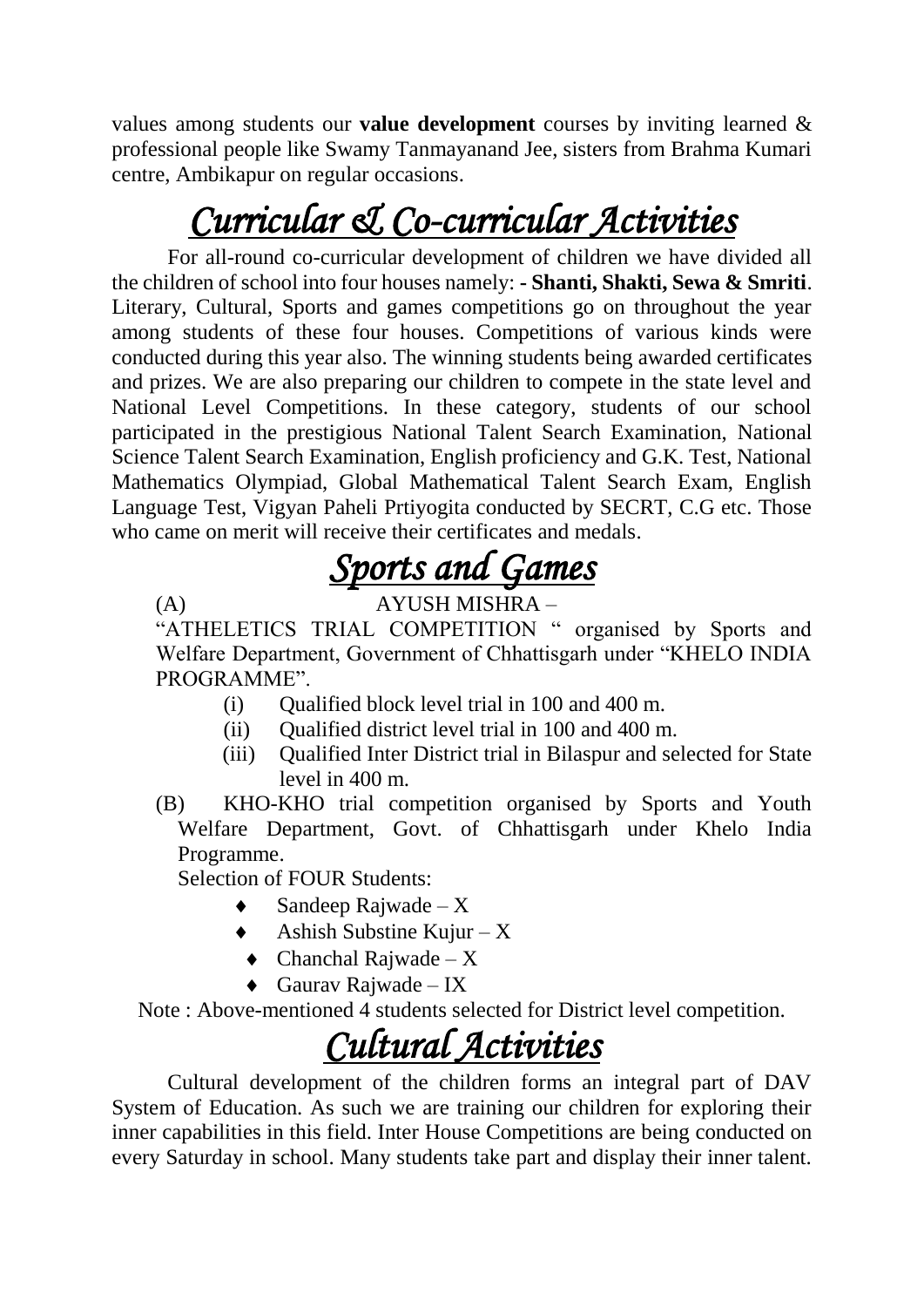Our students got position in Gazhal, Kawali, Patriotic Song, Quiz, Rangoli and Hindi Debate in the state level Inter School Cultural competition.

## *Parent Teacher Liaison*

In our DAV System of Education, parents have a pivotal role for the allround development of their wards. Hence the school maintains a close relation between Parents and Teachers. We are regularly conducting class wise Parents-Teachers' Meet where Parents and Teachers sit together, discuss and analyze all the difficulties in the teaching learning process and take necessary remedial steps to rectify them. Almost all the parents are co-operating us whole-heartedly in developing this school. Occasionally we also conduct General Parents Teachers Meeting in which all type of general problems are discussed and necessary remedial steps are taken.

# *Professional development of Teachers*

We have 53 highly qualified, experienced and trained teachers in this school. The staff members are dedicated and working united with full team spirit to impart quality education to the children of SECL employees and outsiders.To improve professional growth of teachers they are being given regular training on a planned manner. In 2021-22, all the 53 teachers were deputed to attend 6 days Orientation programme in their respective subjects, conducted by DAV College Managing Committee

## *Other Facilities*

Our teachers are putting extra efforts beyond school hours for the fast progress of slow learners due to which there has been remarkable progress in the academic standard of our children. We have 18 digital class rooms through which our children are getting latest methods of teaching learning process. These classes were introduced from July 2014. To achieve fast progress of students, all the three sections were reshuffled and desired teaching learning was adopted from the year. This new system was introduced for the first time and we have found better progress for all section of students.

We have two well-equipped Computer labs in our school. There are 28 systems to provide practical computer knowledge to our school children. We have got Internet facility in the school due to which our students are updated with the latest developments around the globe.

We are laying equal stress on proficiency in both English and Hindi languages. In addition we are encouraging children in the field of Sanskrit. For all-round development of children we guide them in hobbies and co-curricular activities like painting, gardening, clay modeling, etc. We are also preparing our children for public speaking, drama, dance, debate, wall magazine, social service and computer usage.